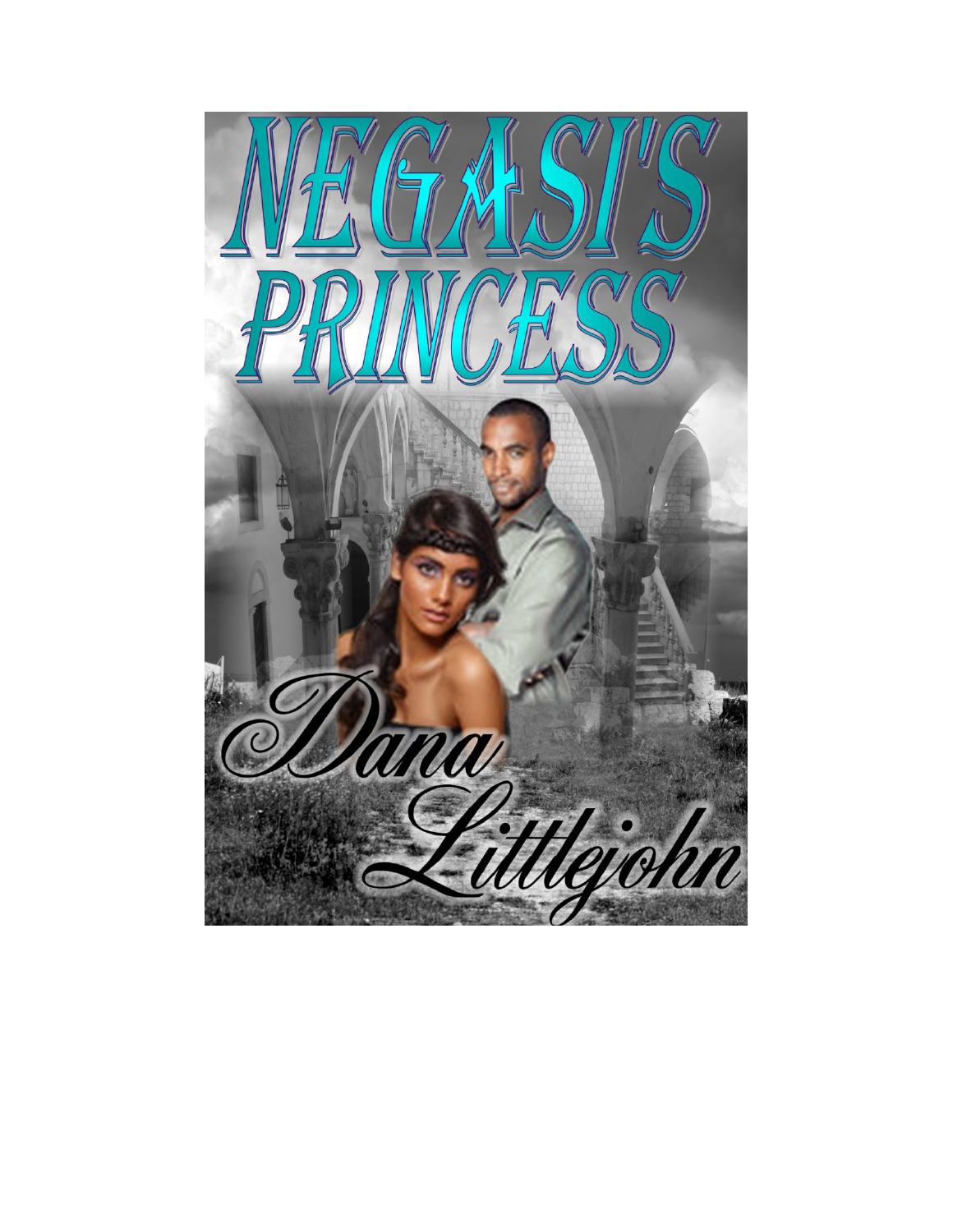## *Dana Littlejohn*

## *A Free Read*

# *Negasi's Princess*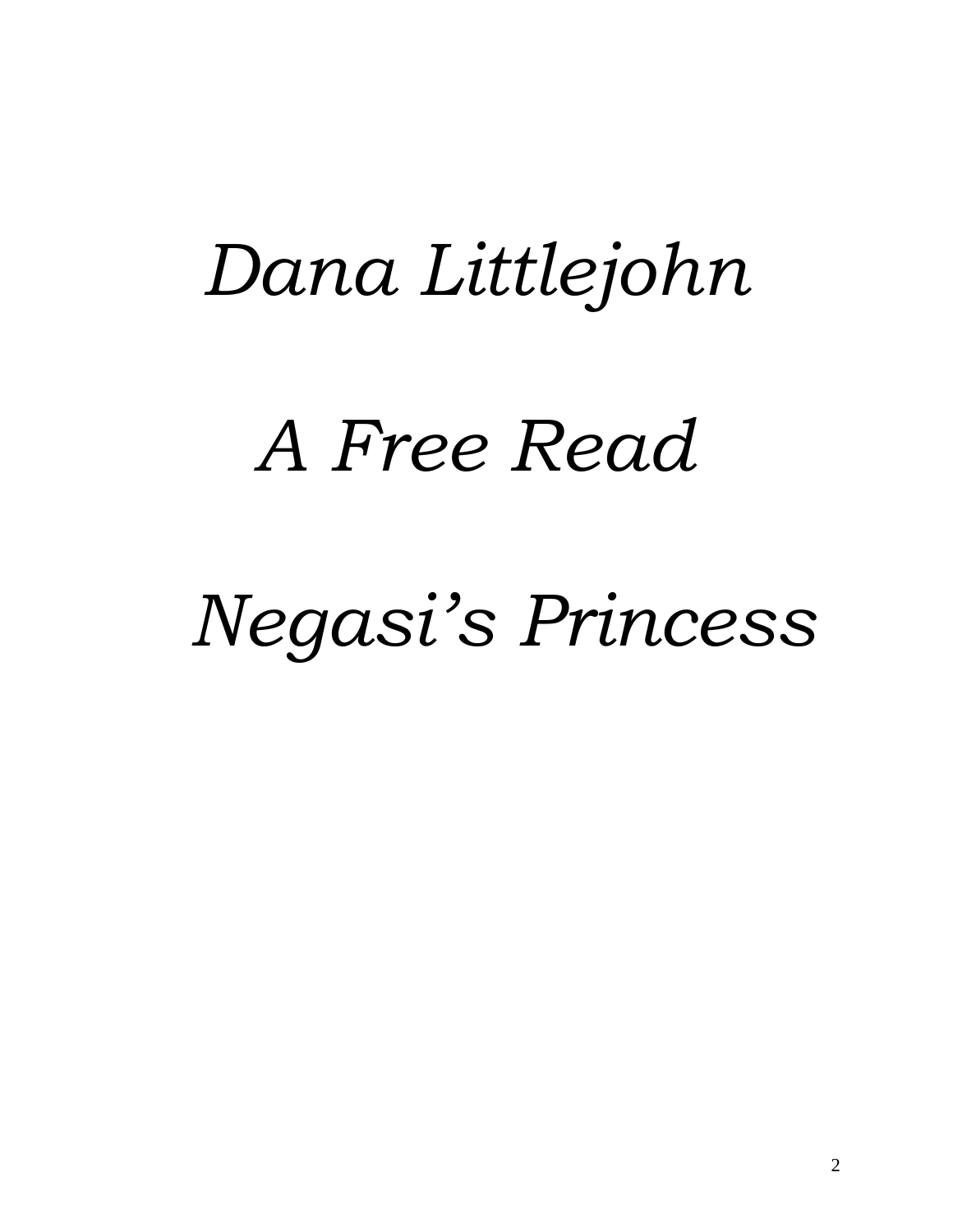### This eBook is Provided Free by Dana Littlejohn.

This is a work of fiction. Names, characters, places, and incidents either are the product of the author's imagination or are used fictitiously, and any resemblance to any persons, living or dead, business establishments, events, or locales is entirely coincidental.

Dana Littlejohn

Negasi's Princess

All rights reserved.

Copyright © 2012 by Dana Littlejohn.

Cover art by Dee Owens of Personalized Marketing [http://personalizedmarketing.info](http://personalizedmarketing.info/)

This eBook and all material is Copyrighted and may not be Shared, Distributed or Printed without express permission from the Author and Publishers of Each eBook that the Excerpts were taken from.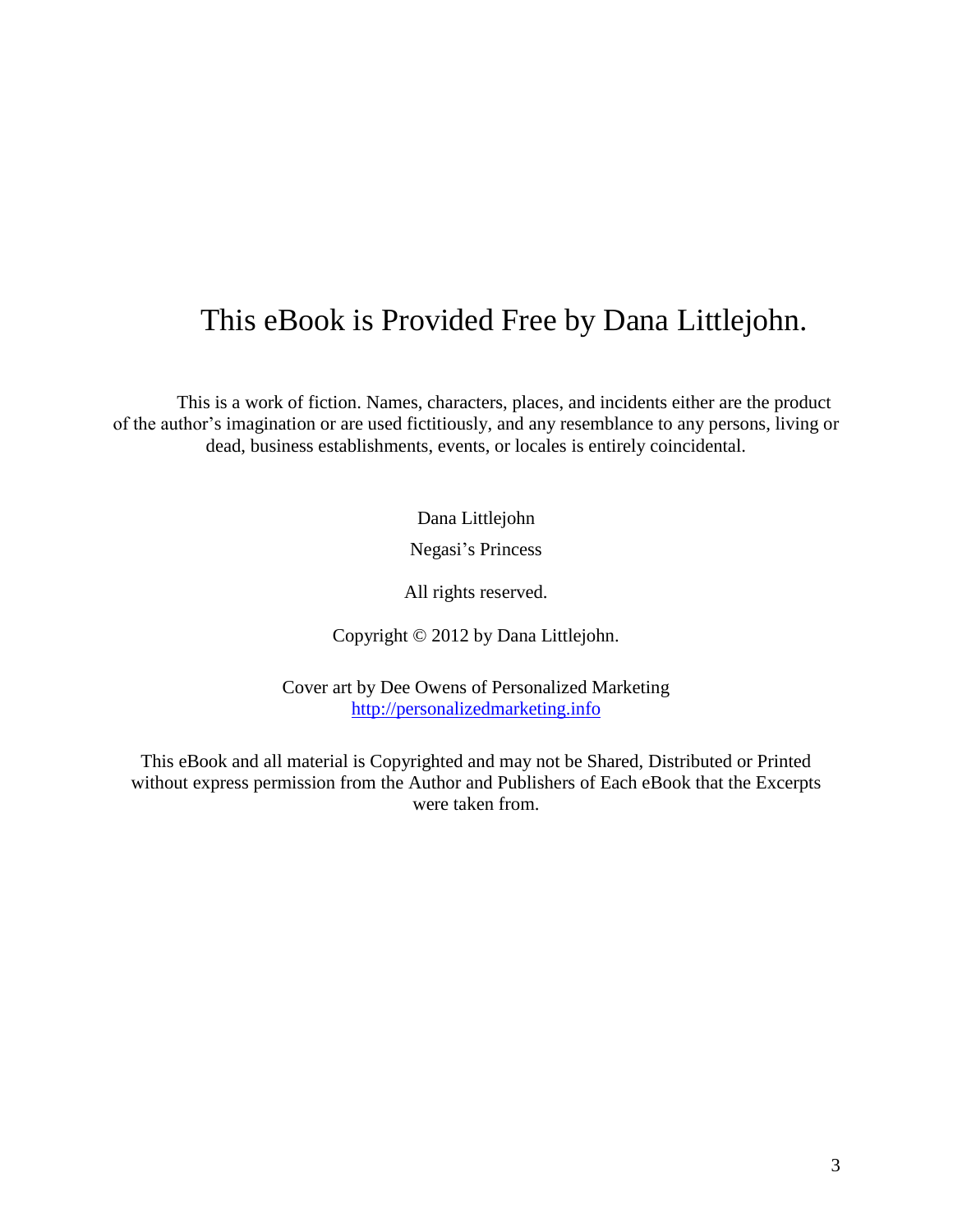#### Negasi's Princess **A free read** By Dana Littlejohn

The celebration had begun. Princess Kengi had waited her whole life for this day. Now that she was of age to marry her father would find her a suitable prince and her new life would begin. The party lasted into the night and she danced, sang and drank to the point of exhaustion. Finally, Kengi left the festivities behind to find her bed. On the way back to her rooms, giggling caught her attention. She turned away from the hallway and toward its direction instead.

"No, Soonyah, you're telling a tale. It couldn't have been that bad."

"No, Talia, I'm not," Soonyah answered in monotone.

Kengi recognized the voices immediately as Kamilah's daughters. They were just a few years older than she was. She had played with them often as a child. She moved closer and strained her hearing.

"Are you truly saying he did *nothing* to satisfy you?" Talia asked in a shocked voice.

"Nothing!" Soonyah confirmed in hushed urgency. "It was awful. His member was small and insufficient at best. He boasted so much about how much I would scream for joy under his touch and prowess that I looked forward to this night. I was so disgusted at his attempt to make good on his promise that I was tempted to run from his room naked just to get away from him."

"You didn't?"

"No, he looked so upset that he couldn't perform that I couldn't. He offered to use his mouth to pleasure me so I let him."

"How was that?"

"He couldn't even do that right," Soonyah grumbled.

"Oh sister, that's terrible. Did you at least give him instruction? Some men just need to be shown what to do and then do well after that."

"Oh no, I was done after that. I gathered my things and left. He will never get a chance to disappoint me again."

"Oh Soonyah…"

"No, that's enough about my night, Talia. Tell me about yours."

"Oh! Tombe' was wonderful. I had spied his tool once when he rose from the pool. The thin material pressed against his wet skin leaving a visible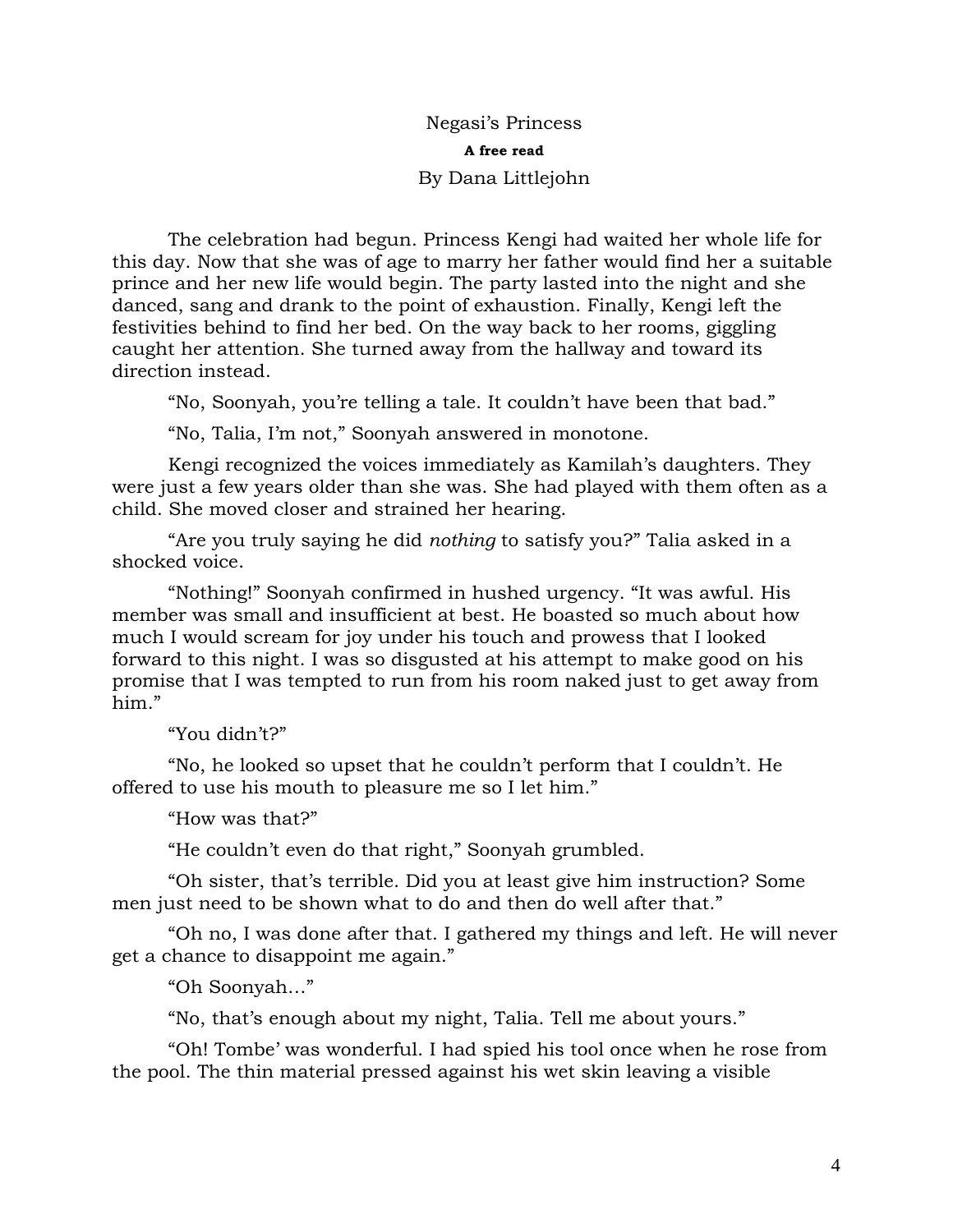impression that was most impressive," she mentioned on a giggle. "When he approached me tonight I gladly went to his bed."

"Was he as good as you suspected?"

"Better! His skill in the sheets are unmatched by any other man I have had. There was no need for him to use his mouth to bring me orgasm. He did so anyway claiming that he liked to do it."

"And?" Soonyah urged.

"And it was heavenly," Talia said on a sigh.

Soonyah's envious groan reached Kengi's ears as her sister continued her tale.

"When he discarded his clothes my breath hitched in my throat. His form was pleasing from head to toe and he is extremely well endowed, bigger than I had assumed. His piece was long and hard when he presented it to me."

Kengi listened a while longer as the sisters spoke, but then left their chatter behind continuing on her way. She got the impression that that wasn't the first time Kamilah's daughters had come together to share experiences. After hearing them speak so intimately about their men, Kengi couldn't help but wonder what kind of lover her prince would be. Talia and Soonyah could obviously tell a good one from a bad one, but how would she to discern such a talent? Prince Negasi would be her first.

As she eased into sleep, many questions swirled around in her head begging for answers. Just before darkness claimed her consciousness, Kengi's mind settled on the one thing she did learn from their conversation. Although all men possessed the same equipment, some had the skill to wield it to bring pleasure to a woman while others do not.

\*\*\*\*

Kengi stood at the window inside her parlor looking outside. More than two months had passed since she overheard the tantalizing words. To her dismay, her desire to seek answers from Kamilah's daughters was not as fruitful as she wanted. She had caught them one at a time, but the encounters were brief and her questions many. The girls only had time to answer a precious few and it was hardly enough to ease Kengi's inquisitive mind. With her wedding to the prince in just a few days, the staff was busier than ever and she only saw them again in passing. Frustration over her lack of knowledge consumed her every thought. As the prince's procession enter the gates of her kingdom and sighed.

"Please don't be sad, princess," a woman said from behind her. "Marriage to this prince won't be all that bad. I took my husband when I was just a few years older than you are now and we are still very happy together."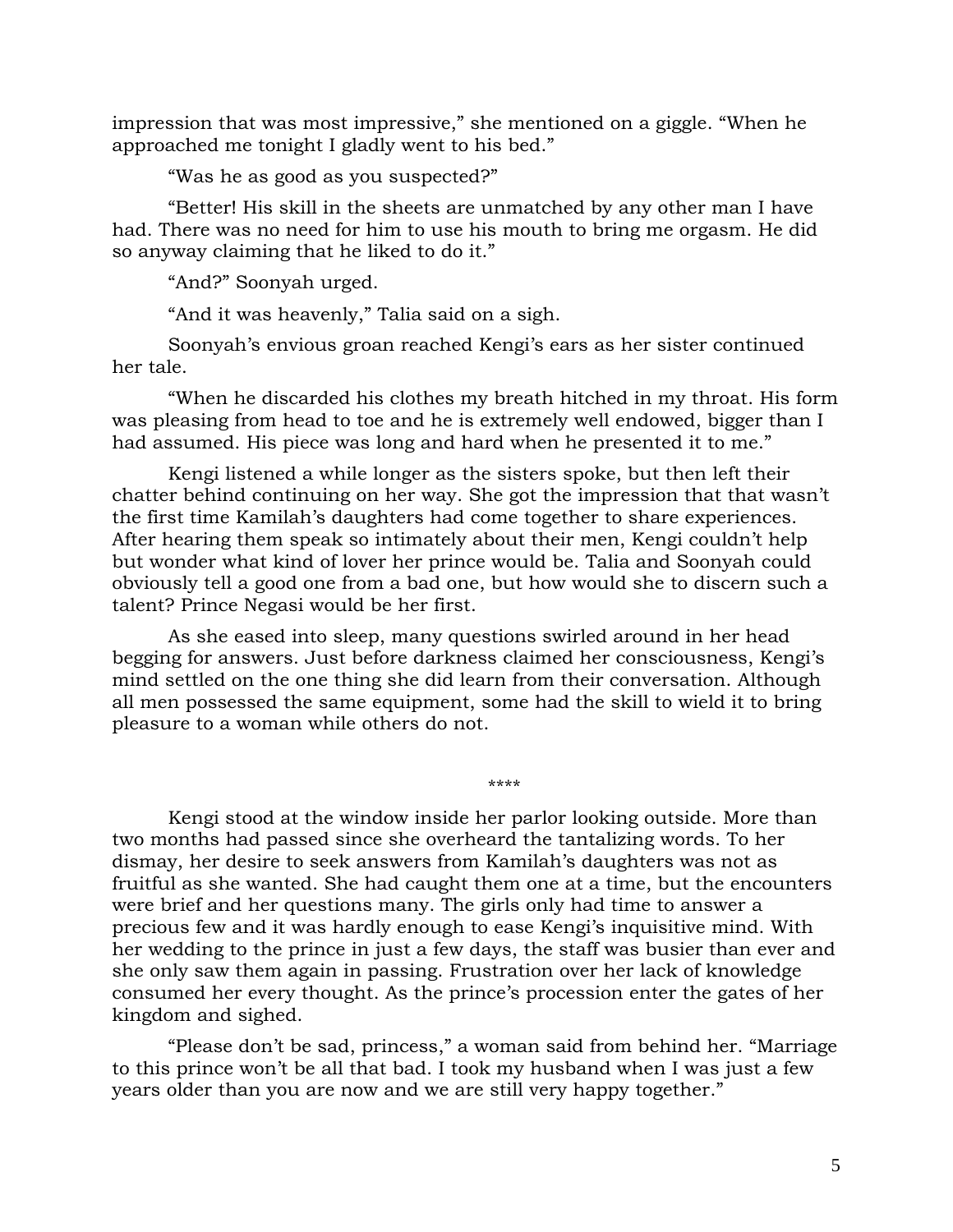Kengi sent a look over her shoulder to her governess. Her parents asked that Kamilah accompany her for and her and Negasi's first meeting. Kamilah mistook Kengi's distant behavior for melancholy not knowing where her true thoughts lie. It was curiosity that distracted her. Kengi had no doubt she could handle her responsibilities as wife and queen, but how was she to know if Prince Negasi even *knew* his? His ability to rule his kingdom didn't bother her. Kengi had to assume that the present king thought Negasi was ready for the throne or he would not turn it over willingly, but what of his spousal duties? Was Negasi taught in the same fashion as she was? What if he turned out to be a letdown like that boy Soonyah was with? What would she do then? Kengi's brows scrunched in thought for a moment before she turned.

"Kamilah, if my prince doesn't please me can I choose another?"

Kemailah stummbled back and gasped aloud. "What? No, princess, you cannot. You are given only one husband. Your union is for life. Your prince must die for you to receive another."

"So whether he pleases me or not I am stuck with him?" she asked in amazement.

Kamilah's eyes widened then suddenly her shocked expression faded and a smile spread her lips. Kengi's brow rose as she gazed at her.

"You kid far too much with serious matters, princess," she commented on a chuckle.

Kengi rolled her eyes.

"You have nothing to fear, Princess Kengi. Last year the king of Nigeria came to visit to speak to our good king of a possible match with you. Prince Negasi was already of age to marry, but you were not. I caught a glimpse of him then while he sat with your father. He is an extremely handsome youth."

"But Kamilah, doesn't it take more than outward beauty to be happy in a marriage?"

"Yes, princess, it does, but if it's bad behavior you fear, you worry needlessly. Many women have learned to steer their men into better habits. If your prince conducts yourself in a manner that you don't like, I have no doubt that you will devise a way to guide him down a path that is more pleasing to you."

"What if it's not something he picks up during our time together, but something he arrives with?"

"Before I came to you, princess, I was assigned to a student whose former governess had a different teaching style from my own. I thought it best to implement what I required from him at very start. This way there were no misunderstandings along the way."

"How did you do that?"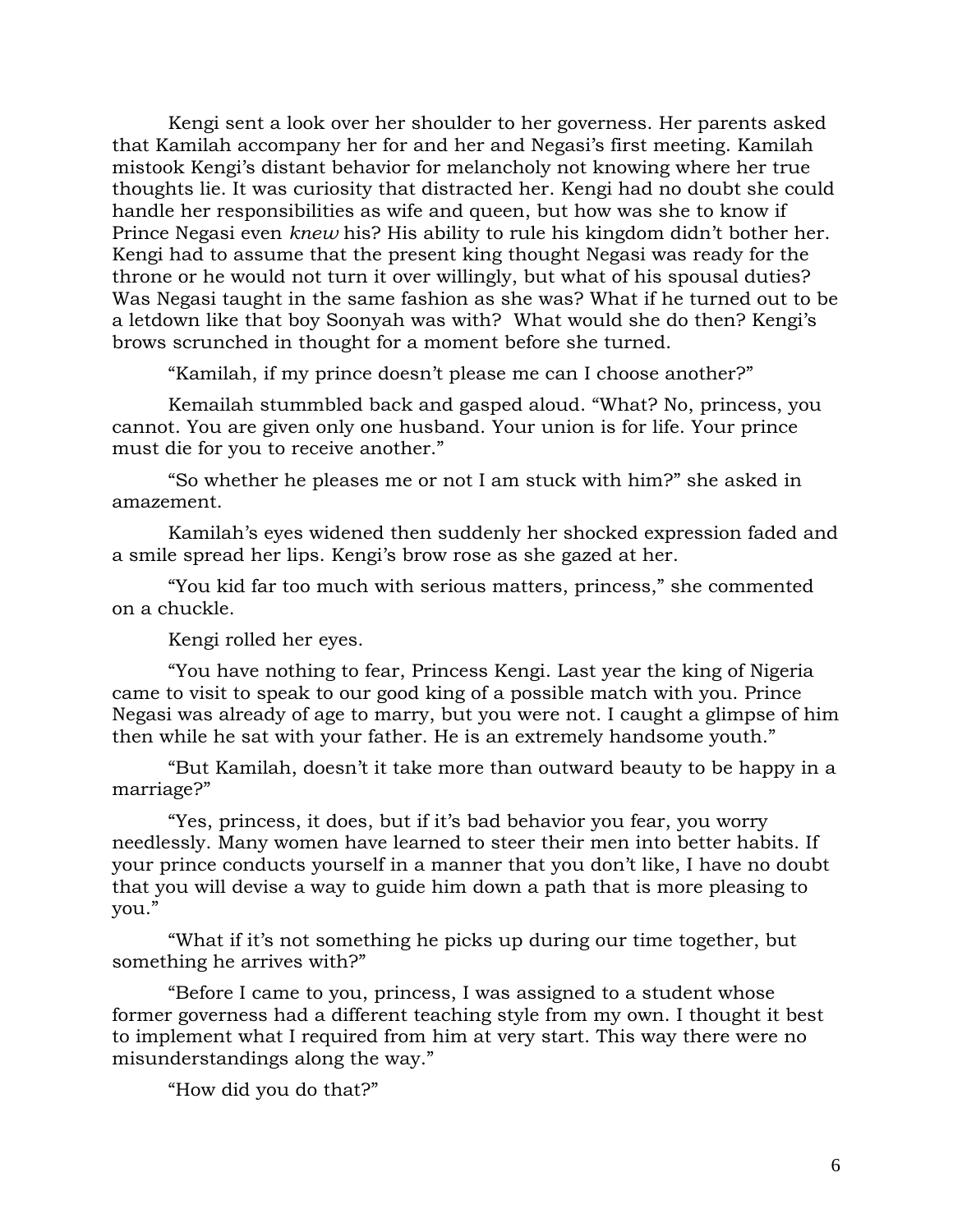"I very gently conveyed my desires and when he complied I praised him for doing well. The same tactic may work with your prince. Have no fear in expressing what you want from him. He will be your husband. For your relationship to work compromises will have to be made that will make you both happy." Kamilah chuckled and lifted Kengi's chin. "You were groomed to rule a nation, princess, surely you can handle one man especially one that will love you want you."

Kengi smiled then hugged her teacher. "Thank you, Kamilah."

"You are very welcome. Now come, it is time to make you presentable for your first meeting."

Kengi nodded and followed the older woman. She allowed Kamilah's helpers to wash and dress her then do her hair while she quietly contemplated her strategy. When the women were done and Kamilah was satisfied with their efforts, she turned the mirror about so Kengi could see the end result.

Kengi smiled at her image. Tiny jewels decorated the long single braid in her hair. A shimmering golden powder decorated her eye lids and she liked the ruby tint on her lips. The dress she wore lifted her breast and tapered at the waist. The skirt flowed loosely around her rounded hips as she twirled around playfully. Kamilah giggled and clapped her hands.

"I am glad that you are pleased. I will see where the prince is now and bring him to you. Return to your outer room when you are ready."

Kengi nodded and stood before the mirror solidifying the plan in her mind. Going to her dresser, Kengi searched through a large jewelry box until she found the right necklace. Placing it around her neck, she adjusted her breast so that the stone would sit between them. She headed for the door but stopped short holding the handle. Turning around, Kengi rushed back to her dresser, made one more last minute change to her wardrobe then went back to the parlor to wait. It wasn't long before Kamilah open the doors and walked in.

"My princess, may I present Prince Negasi of Nigeria," Kamilah said extending her hand to the door.

Kengi stood. Moments later the prince entered and her breath caught. Negasi was so handsome that she was more inclined to call him beautiful. Way taller than her own five foot two inches, she had to look up into his large brown eyes. His rich, chocolate colored skin was smooth and unmarked. White teeth gleamed at her when he smiled. Kengi was pleased with his outward appearance to be sure, but what of the qualities that could not be seen. They mattered, too.

"Princess Kengi, it is a pleasure to finally meet you. You are as beautiful as your father has boasted," he said lifting her hand to his lips.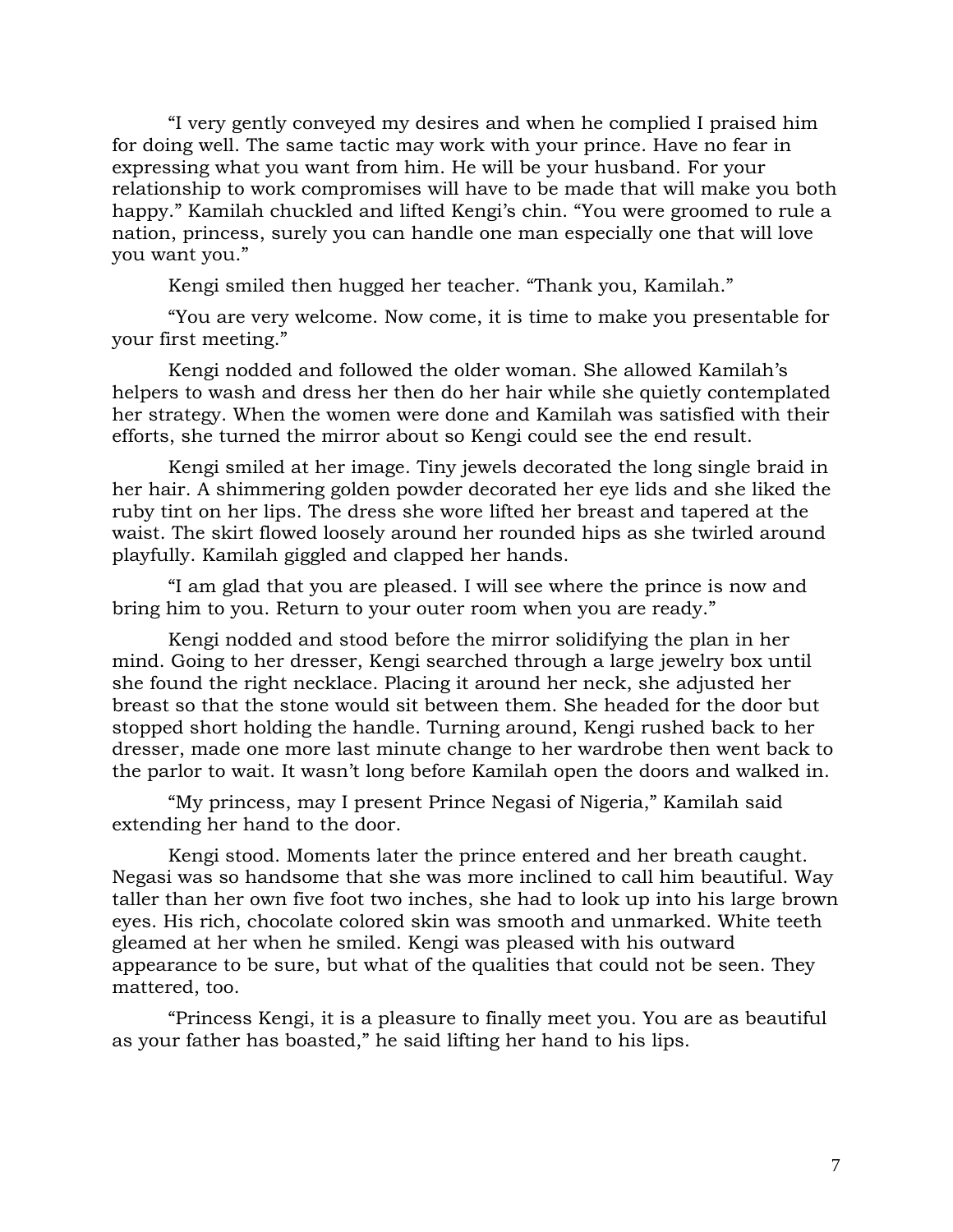"Thank you, Prince Negasi." Hard as it was to pull her gaze from the handsome prince she did so. "Kamilah, if you would give us a few moments together in private, I would appreciate it."

Kamilah had taken her place in the background. She looked shaken by Kengi's request. Kengi turned her back to the prince to block the look meant only for her governess. The pleading expression she hoped to communicate worked. Kamilah shoulders slumped in defeat and she nodded.

"I will be just outside the door, princess."

"Thank you, Kamilah."

Kengi waited until Kamilah was on the other side of the door before she turned her gaze back to Negasi. The hair on his face was minimal, his mustache established, but the tuft on his chin looked newly grown. She guessed he was not much older than she was. His back was erect, but she saw apprehension flickering behind his pretty amber eyes.

"You and I are betrothed, Kengi. We are not supposed to be alone together until our wedding night. Why have you dismissed our chaperone?"

Uneasiness laced his query. She almost smiled.

"There are things I must say to you, Negasi, that are meant only for your ears."

His brows furrowed. "I don't understand."

Kengi didn't bother to elaborate.

"Why are you here today, Negasi?"

His expression moved abruptly from confused to stunned. "I— I am here to officially ask your father for your hand in marriage. Our fathers believe our union to be a good match. It will bring our lands together to make us a greater nation and we—"

"And what of me?" she asked calmly. Kengi's interruption stopped his words. He looked confused as she continued. "You had no intention on asking *me* for my hand? Does my opinion matter so little to you already? Your princess…your soon to be wife?"

"No— Yes— That is—"

Kengi turned her back on him to hide her smile and his stammering ceased. She walked to the chair beside the window and sat down crossing her legs.

"How do I know you will make me a good husband, Negasi? Have you been trained in the things needed for such a task just as you were taught to be an honorable king?"

Negasi's eyes widened and his stuttering returned. Kengi held up her hand and it stopped.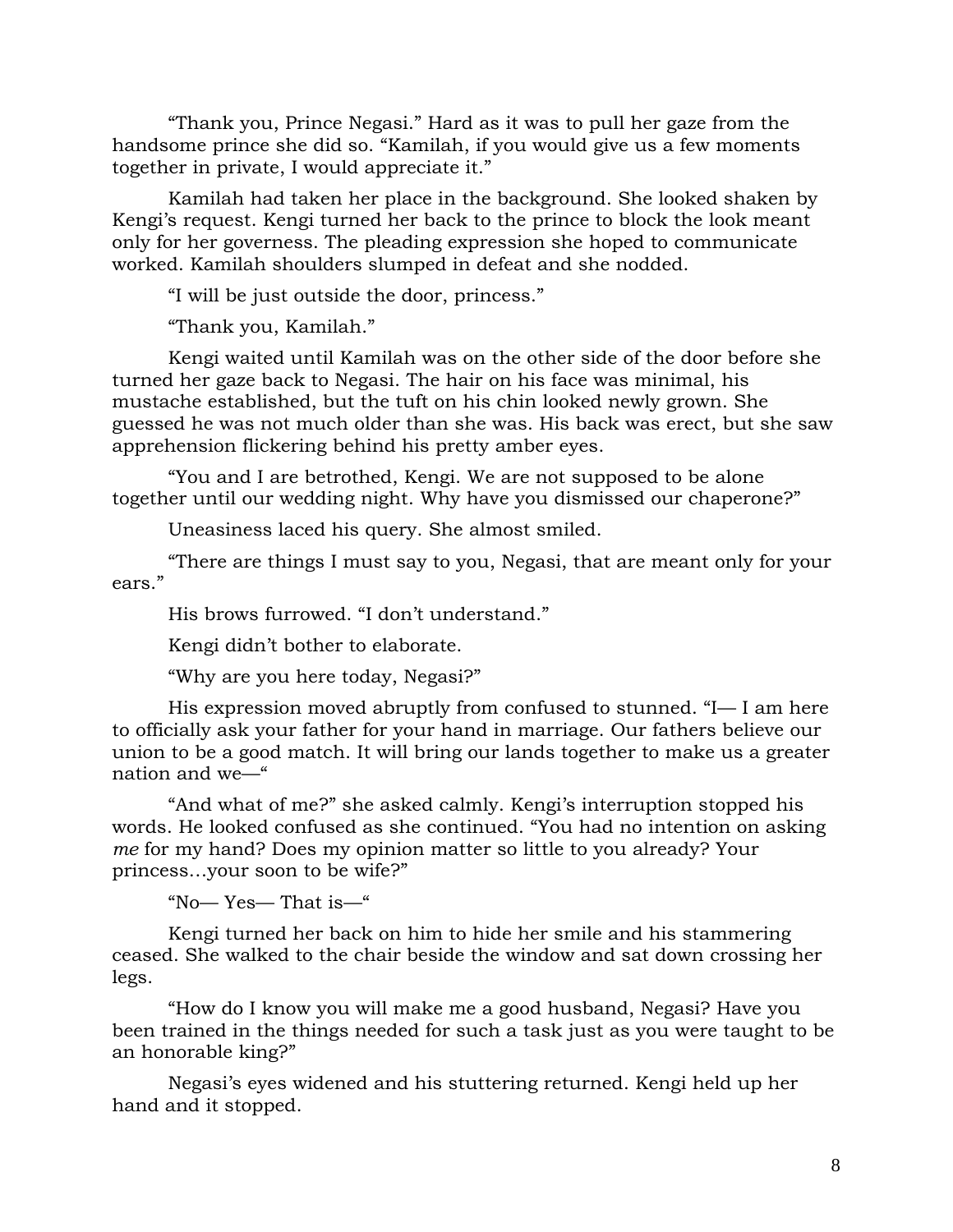"Come here," she commanded.

As if pulled by a string, Negasi walked rigidly across the room and stopped before her.

"I have been educated in how to please you as a man, Negasi," she told him. "I will stroke and suck your cock until it explodes in my mouth sending your screams of joy to the four walls. You will find even more pleasure when you are inside my hidden chamber. I will roll my hips when I beneath you, bounce my bottom on top of your staff all while squeezing my inner muscles rhythmically to pull your seed from you."

Negasi's jaw dropped when she paused.

"I have no doubt that my abilities will keep you happy for a long time, but I must ask, can you say the same for me?"

Negasi blinked rapidly as he processed her question. "I— I— No one—"

"So you don't know?"

His jaw bobbed for a moment longer then he pressed his lips together and shook his head.

"Very well. Show me your member."

"What?"

"How else will I know if it will please me?"

"But…"

"Are you ashamed of it?" she asked with a raised brow.

"No," he answered quickly.

"Then you should *want* to flaunt it before your princess."

She had an idea of what to expect if Talia's brief description was to be honored. Talia also mentioned that although the form of the male appendage was identical for all men, something about them made each unique to the man it belonged to. It would be up to her to decide if she found it appealing. According to her sister, Kengi's body would let her know.

Kengi watched intently as he loosened the string holding his pants up and couldn't stop the soft gasp that slipped out when his penis was revealed. She inspected it quizzically turning her head to and fro then looked up at Negasi.

"It's not very big."

"It's asleep. It will grow when it is awakened."

Her brows rose. "It grows?"

"Yes."

"Well then, make it grow."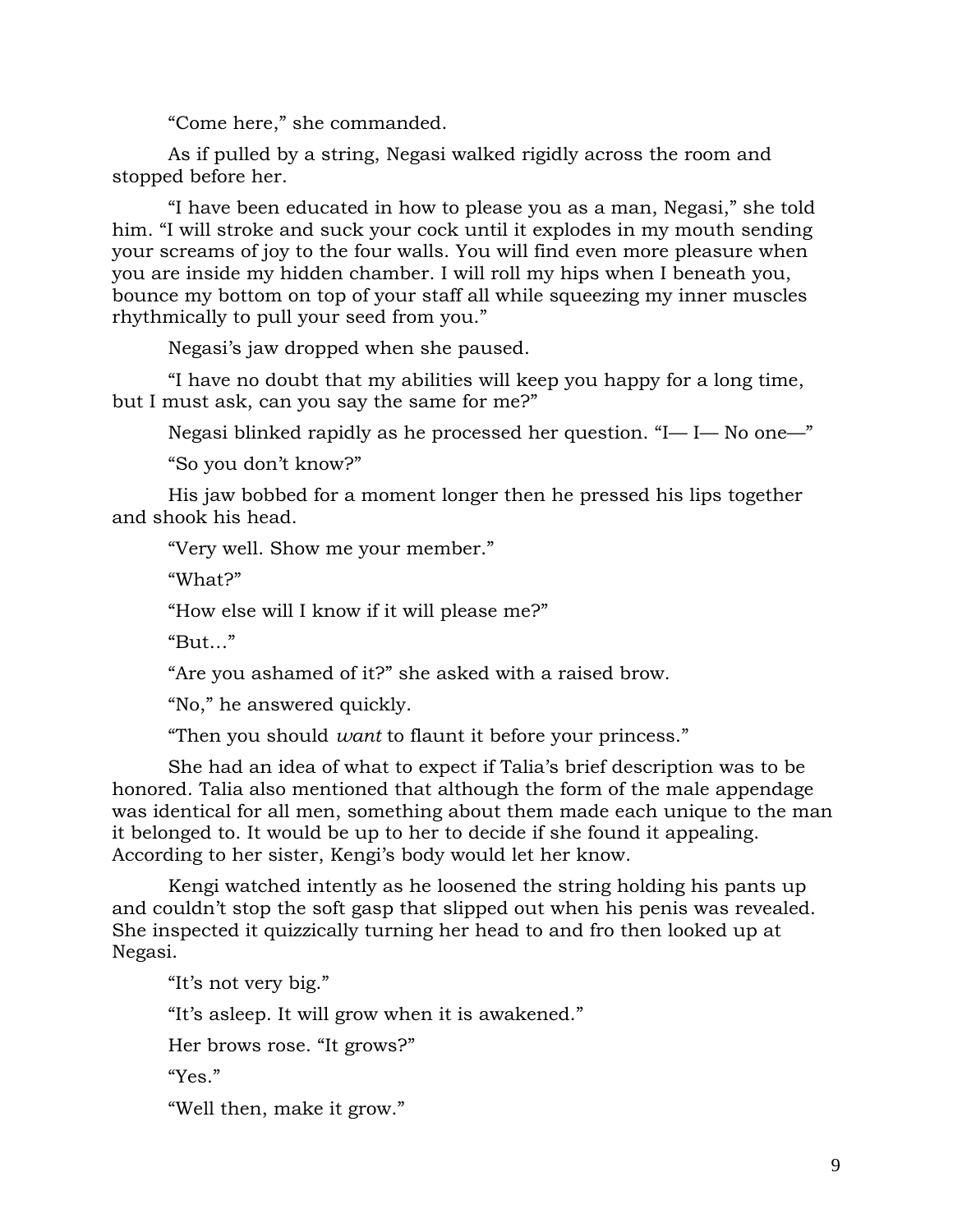Negasi gripped the limp tissue with his thumb and two fingers. She was unimpressed as it flopped forward as he stroked it, but then suddenly it changed. Kengi's eyes widened. She was fascinated by its quick transformation from weak looking, wrinkled flesh to the smooth and hard looking tool that now filled Negasi's hand completely. Her pussy pulsed and her heart raced reacting to the sight, making her gasp.

"Your penis pleases me, Prince Negasi," she said when he stopped and presented it to her fully awake. "I like it better when it's like this," she said gliding her finger across its length. "I will require you to keep it that way when you are around me. Can you do that for your princess?"

" $I - I^*$ 

Kengi gave him a raised brow look. His Adam's apple bobbed visibly as he swallowed loudly.

"Yes, princess, I can."

"I knew you could," she said with an encouraging with a smile. "You have a very impressive piece, Negasi. Don't you want it to look its best for your princess at all times?"

"Yes, my princess."

"Of course you do, now remove your clothes. I want to see if the rest of you is just as appealing."

Negasi looked as if he was going to hesitate, but changed his mind. The shirt he wore fit his physique loosely, but could not hide the broadness of his shoulders. When he was done unbuttoning his shirt, it fell to the. Kengi's breath caught. Negasi was not only lovely in face, but in body as well. His chest was thickly muscled, defined perfectly and dusted with dark hair. The definition went down his torso to his stomach and smoothly into his lower half. Kengi leaned forward giving into the urge to touch him. Her fingers slid over the taut skin of his slender hips and thick corded muscles of his thighs. Enjoying the rushing sensations touching him gave her, Kengi was beginning to look forward to the nights of pleasure she would have with him.

"Very nice," she said easing back into the chair. "I am told that a husband not only must be able to use his tool to pleasure his wife, but he is also to be proficient in the art of kissing. Will you be able to satisfy me in that manner as well?"

"Yes, my princess."

Kengi stood before him. She wrapped his arms around her waist and slipped her hands behind his head. He yanked her to him.

"No, not so tight." He loosened his hold. "That's better. You learn quickly, Negasi. I like that."

He smiled at her praise. "Thank you, princess."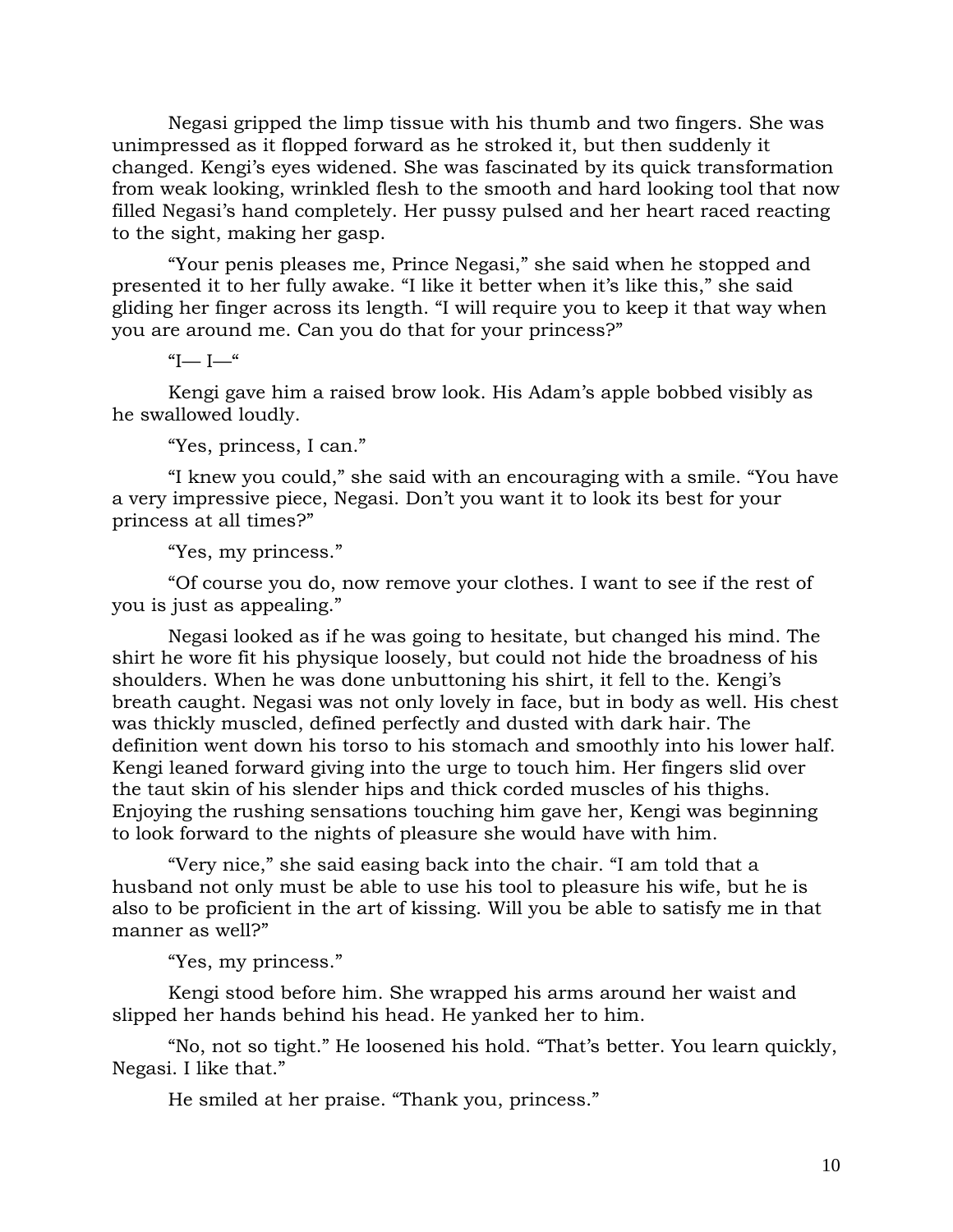Pulling him to her she took his lips and guided him into a slow kiss. Her tongue pushed pass his full lips to seek entry. Their tongues slid by one another dancing erotically. Her head swooned. The throbbing returned between her legs and she instinctively rubbed against his erection. She was breathless when she pushed away from him.

"Yes, I see that you can. You do that very well, Negasi."

"Thank you, princess."

Kengi lowered herself into the chair, gathered her skirt and pulled it high around her waist. She had taken Talia's advice and removed the hair from her pussy not really knowing the significance behind it. Now seeing the wide eyed look on Negasi's face and his penis bobbing before her, Kengi knew she would keep it this way from now on.

"Let's see if you are just as proficient with these lips."

This time Negasi did hesitate. His eyes were stretched to their limits. He was almost salivating as he looked between her and the door.

"Kamilah will not enter again until she is called," she muttered hoping to ease his apprehension.

It was enough. Negasi dropped to his knees and pressed his face into her dewy nether region with a relieved groan. He licked and sucked on her delicate folds sending joyful noises up for her to hear. To her surprise the sounds increased her pleasure. Whether he was trained or had a natural talent she didn't know, but one thing was clear. It felt heavenly! She let out a stuttering moan of satisfaction.

Negasi continued showing his superior skill, and when he suckled on the tiny bud on top of her vulva lightening shot through her blood stream. A sensation gripped her senses from deep within that she had never experienced before. There were no words to describe it. Kengi gripped the arm rests for fear she would leap from the chair. She could almost see herself rising higher and higher as the feeling intensified and then she shattered into a million pieces. Bliss saturated her being. Her hands moved quickly, one grasping the back of Negasi's head to still his movements, the other clamping over her mouth to muffle a scream that would have surely brought Kamiliah running.

She trembled all over for a time as shimmers of ecstasy traveled the length of her spine. When they finally subsided, she was able to breathe normally again and she opened her eyes. Kengi lowered her hand and released Negasi's head. He settled back on his haunches gazing at her adoringly. His hands rested on his thighs as he waited for her reaction to his service. Kengi loved his prostrate appearance. She made mental note to keep him in that position often in their marriage. Smiling at the thought, she leaned forward and caressed his face lovingly. Negasi smiled.

"Was that to your liking?" he asked eagerly.